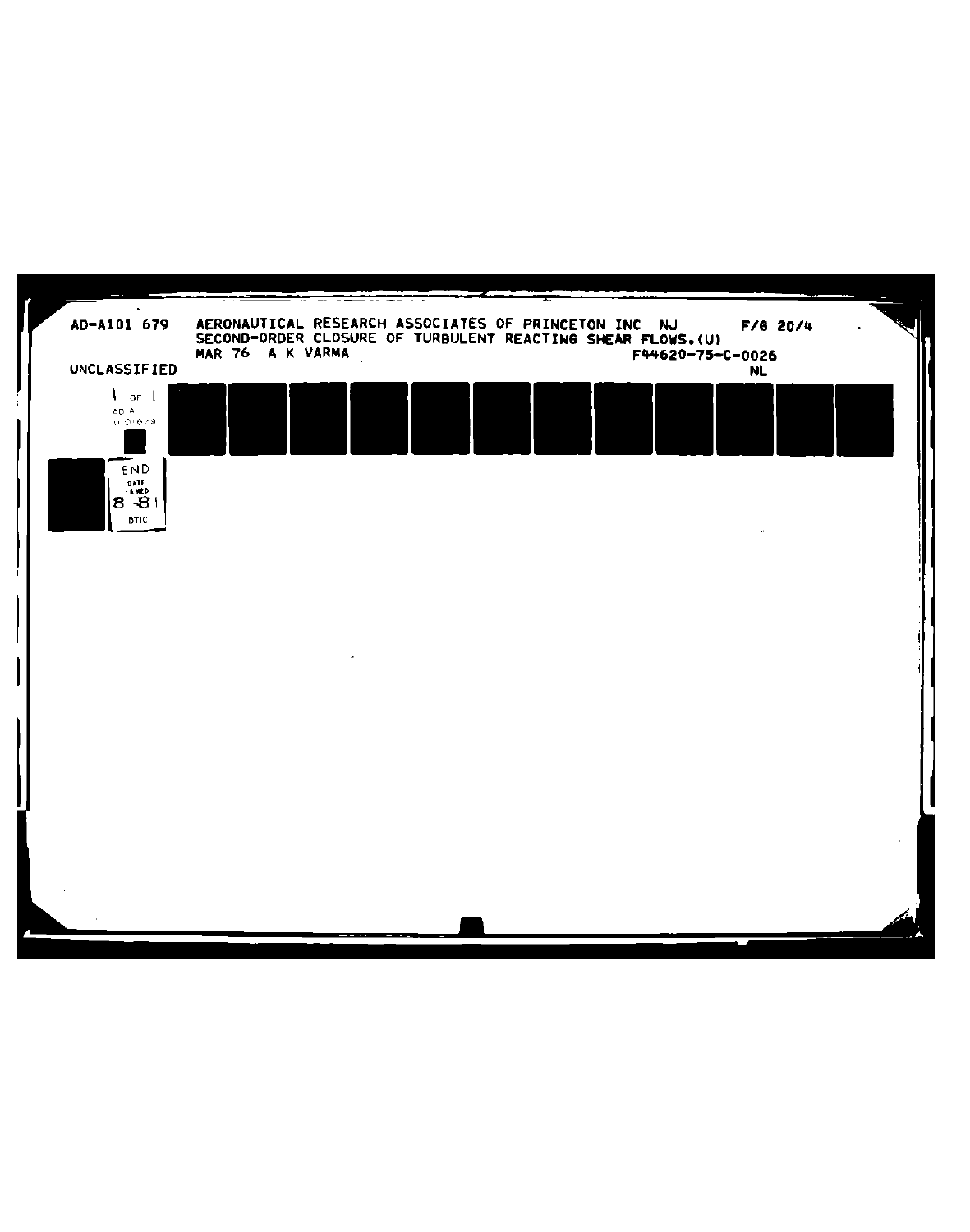**5DA101679 LEVEL** 



Sponsored by Defense Advanced Research Projects Agency APPA Order No. 2861

Annual Technical Report

SECOND-ORDER CLOSURE OF TURBULENT REACTING SHEAR FLOWS

by Ashok K. Varma .



Frogram Code 5E20 Amount of Contract \$120,000

Date of Contract 1 October 1974 - 29 February 1976 Principal Investigators Dr. Coleman duP. Donaldson Dr. F. Stokes Fishburne Contract Number  $F44620-75-C-0026$ Contractor **Aeronautical Research Associates** of Princeton, Inc.

三

This research was supported by the Defense Advanced Research Projects Agency of the Department of Defense and was monitored by the Air Force Office of Scientific Research under Contract No. F44620-75-C-0026

Aeronautical Research Associates of Princeton, Inc. 50 Washington Road, Princeton, New Jersey 08540  $(609)-452-2950$ 

March **1976**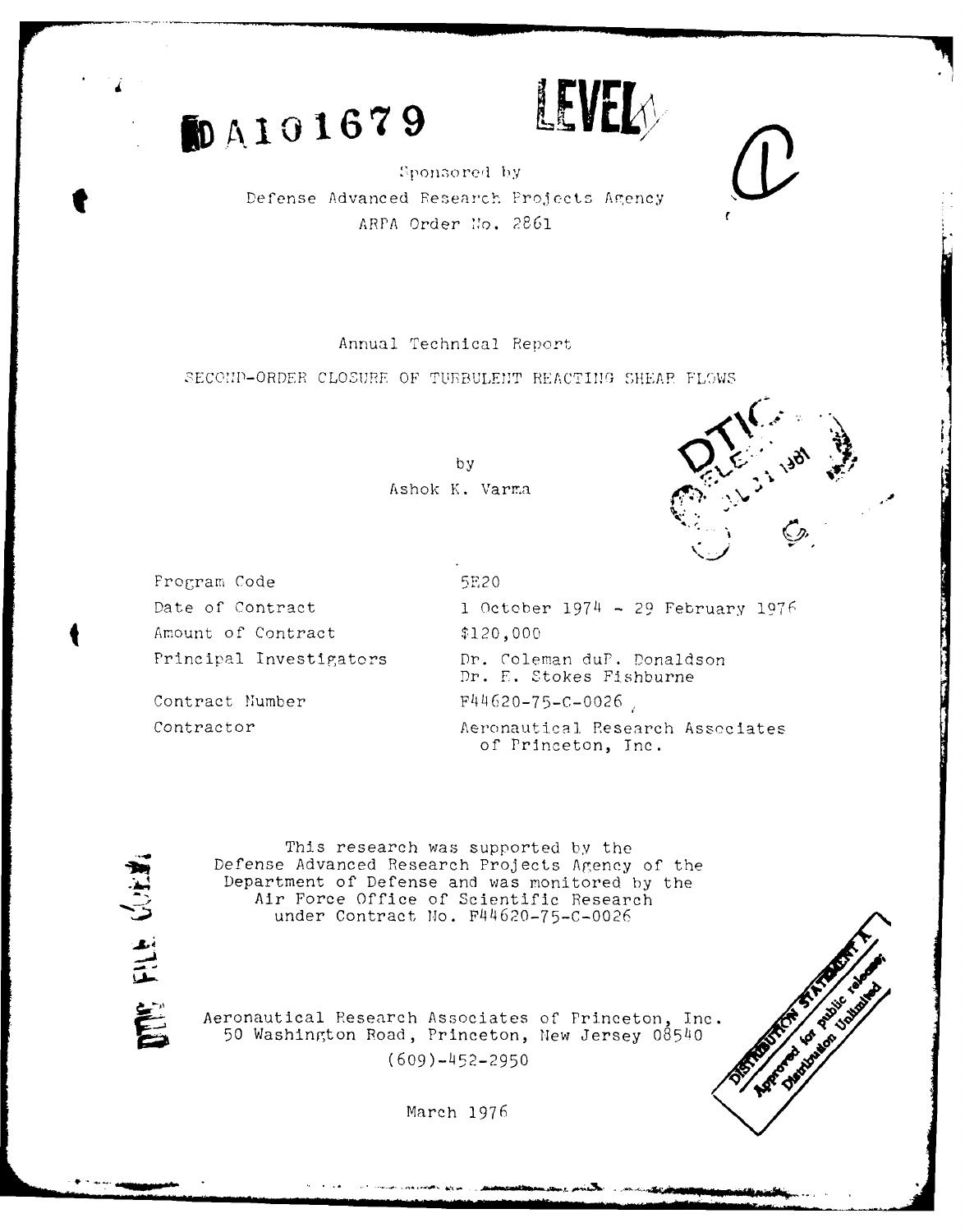| <b>REPORT DOCUMENTATION PAGE</b>                                                                                                                                                                                                                                                           | <b>READ INSTRUCTIONS</b>                                                     |
|--------------------------------------------------------------------------------------------------------------------------------------------------------------------------------------------------------------------------------------------------------------------------------------------|------------------------------------------------------------------------------|
| REPORT NUMBER                                                                                                                                                                                                                                                                              | BEFORE COMPLETING FORM<br>2. GOVT ACCESSION NO. 3 RECIPIENT'S CATALOG NUMBER |
|                                                                                                                                                                                                                                                                                            |                                                                              |
| 4. ILLE (and Subtitle)                                                                                                                                                                                                                                                                     | 5. IXPE OF REPORT & PERMOR GOVERED                                           |
| SECOND-ORDER CLOSURE OF TURBULENT REACTING                                                                                                                                                                                                                                                 | Annual Scientific Report                                                     |
| SHEAR FLOWS.                                                                                                                                                                                                                                                                               | 1 Oct 74 <del>-</del> 29 Feb 76,                                             |
|                                                                                                                                                                                                                                                                                            | 6 PERFORMING ORG. REPORT NUMBER                                              |
|                                                                                                                                                                                                                                                                                            |                                                                              |
| Ad LHOR(3)                                                                                                                                                                                                                                                                                 | <b>B. CONTRACT OR GRANT NUMBER(5)</b>                                        |
| Ashok K./Varma                                                                                                                                                                                                                                                                             | F44620-75-C-0026                                                             |
|                                                                                                                                                                                                                                                                                            |                                                                              |
| 9 PERFORMING ORGANIZATION NAME AND ADDRESS                                                                                                                                                                                                                                                 |                                                                              |
| Aeronautical Research Associates of Princeton, Inc.                                                                                                                                                                                                                                        | AREA & WORK UNIT NUMBERS                                                     |
| 50 Washington Road                                                                                                                                                                                                                                                                         |                                                                              |
| Frinceton, NJ 08540                                                                                                                                                                                                                                                                        |                                                                              |
| 11. CONTROLLING OFFICE NAME AND ADDRESS                                                                                                                                                                                                                                                    | 12. REPORT DATE                                                              |
| Air Force Office of Scientific Research (AFSR)                                                                                                                                                                                                                                             | $Mar$ $\rightarrow$ $76$                                                     |
| Building 410                                                                                                                                                                                                                                                                               | <b>NUMBER OF PAGES</b>                                                       |
| Bolling Air Force Base, DC 20332                                                                                                                                                                                                                                                           | 13                                                                           |
| 14. MONITORING AGENCY NAME & ADDRESS(if different from Controlling Office)                                                                                                                                                                                                                 | 15. SECURITY CLASS. (of this report.)                                        |
| Defense Advanced Research Projects Agency                                                                                                                                                                                                                                                  | UNCLASSIFIED                                                                 |
| 1400 Wilson Boulevard                                                                                                                                                                                                                                                                      |                                                                              |
| Arlington, VA 22209                                                                                                                                                                                                                                                                        | 154. DECLASSIFICATION DOWNGRADING SCHEDULE                                   |
| 16. DISTRIBUTION STATEMENT (of this Report)                                                                                                                                                                                                                                                |                                                                              |
| Approved for public release; distribution unlimited.                                                                                                                                                                                                                                       |                                                                              |
| 17. DISTRIBUTION STATEMENT (of the abstract entered in Block 20, If different from Report).                                                                                                                                                                                                |                                                                              |
| <b>18. SUPPLEMENTARY NOTES</b>                                                                                                                                                                                                                                                             |                                                                              |
| 19. KEY WORDS (Continue on reverse side if necessary and identify by block number)<br>turbulence modeling                                                                                                                                                                                  |                                                                              |
| turbulence in chemical lasers                                                                                                                                                                                                                                                              |                                                                              |
| turbulent shear flows                                                                                                                                                                                                                                                                      |                                                                              |
| turbulent reacting flows                                                                                                                                                                                                                                                                   |                                                                              |
|                                                                                                                                                                                                                                                                                            |                                                                              |
| 20. ABSTRACT (Continue on reverse side II necessary and identify by block number)                                                                                                                                                                                                          |                                                                              |
| A second-order closure program for turbulent, compressible, reacting shear<br>flows has been developed by A.R.A.P. The program is being extended to handle<br>multi-component, multi-step chemical reactions, and will be used to study the<br>mixing region of HF and DF chemical lasers. |                                                                              |
|                                                                                                                                                                                                                                                                                            |                                                                              |
| DD $^{FORM}_{1,14N,73}$ 1473<br>EDITION OF 1 NOV 65 IS OBSOLETE                                                                                                                                                                                                                            | UNCLASSIFIED                                                                 |

 $\rightarrow$  .

 $\pmb{\epsilon}$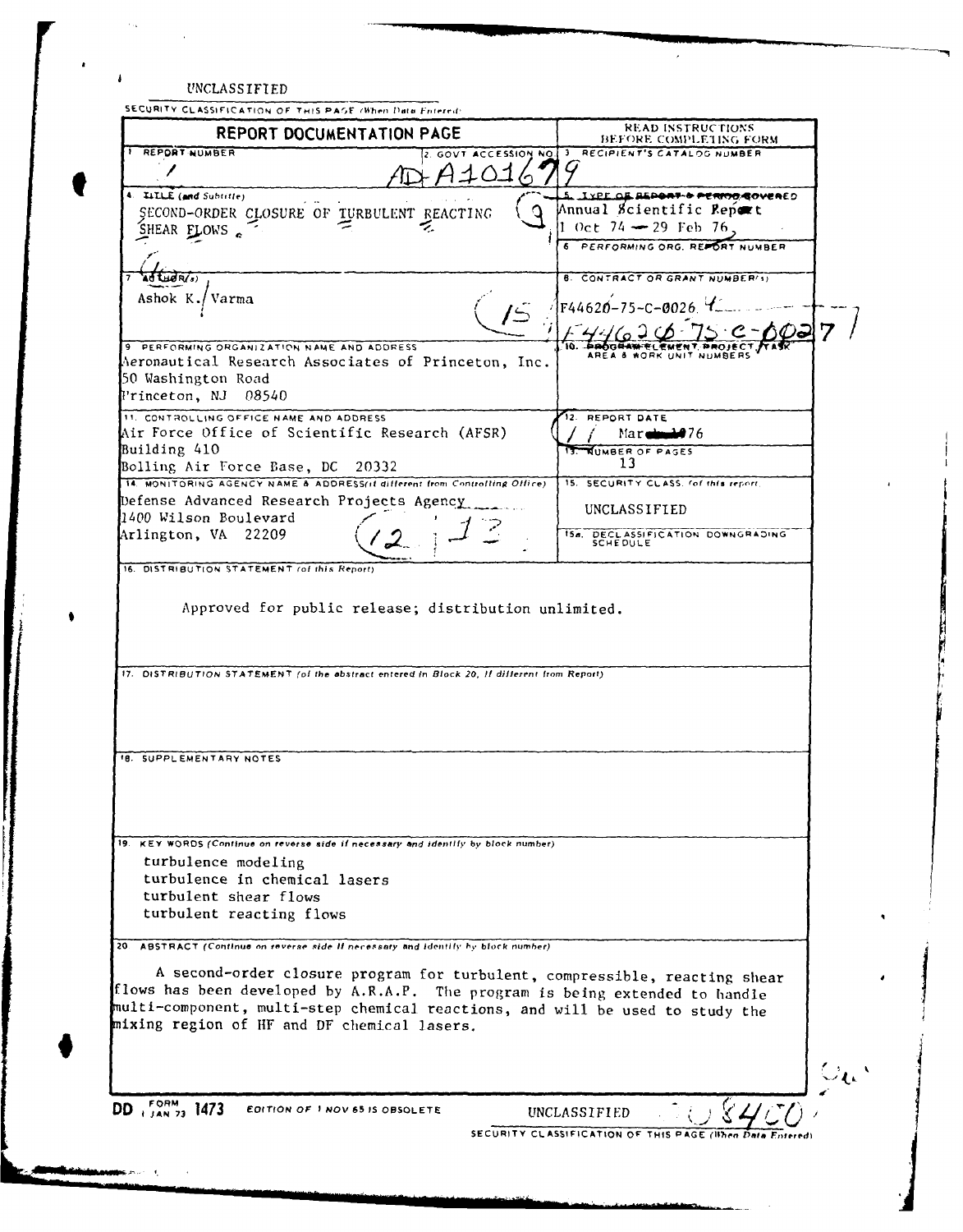#### **SUMMARY**

For a number of turbulent flow problems, a first-order closure *or* eddy transport approach to the modeling of the turbulence is not sufficiently accurate. It is necessary that a more powerful approach be used to study the dynamics of the turbulence. Flows involving chemical reactions, such as those in a chemical laser, are good examples of flows requiring a more powerful approach. The mrixing in 11F and DF chemical lasers takes place under conditions of very large heat release. The coupling between the heat release and the turbulence is an important feature of the flow. A.R.A.P. has been funded) $\pi$ ader APOSR Contracts F44620-73-C-0027 and P44620-75-C- $0.026$ <sup>t</sup>to employ this basic method to investigate problems connected with chemical lasers of particular interest to the Air Force Weapons Laboratory. These studies have resulted in considerable insight into the complex processes occurring in laser cavities.  $\setminus$  These studies have been documented in References **1,** 2, and **3.**

IThis progress report describes recent results of studies using the reacting shear layer (RSL) computer program and discusses the proposed procedure for handling multi-step chemical reactions **Jn** a second-order closure computation of turbulent reacting flows.

**-Ac cOssion or** NIIS Chaal DTIC TAP Unannounced Justification  $By$ <br>Distribute only  $\overline{y}$ Availability Codes *Avail and/or*<br>Dist *Special*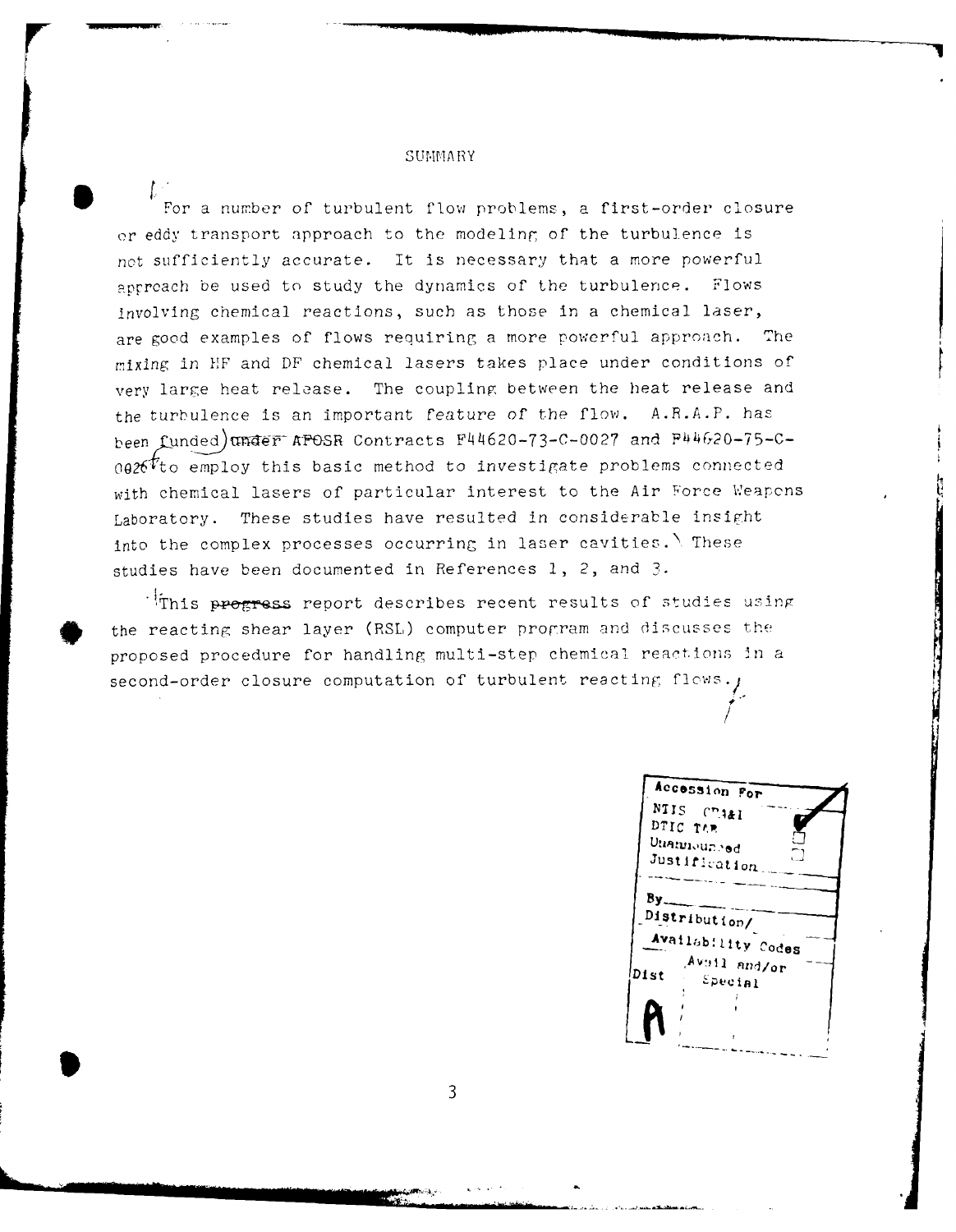#### I. TNTRODUCTION

A second-order closure program for the investigation of turbulent, compressible, chemically reacting flowfields is under development at A.R.A.P. Second-order closure methods have provided an understanding of the phYsics of turbulent flows which could not be provided by classical first-order closure techniques such as the eddy viscosity method. We have successfully arplied these techniques to a variety of turbulent flow problems including incompressible and compressible shear layers,<sup>2</sup> the behavior of the planetary boundary layers,<sup>4</sup> and the dispersal of chemically reacting pollutants in a turbulent atmosphere. $\frac{5}{2}$ 

A.R.A.P. is funded under AFOSR Contract No. F44620-75-C-0026 to develop an invariant second-order closure model capable of investigating the mixing and reactions in HF and **BF** chemical lasers. The mixing in these devices takes place under conditions of large lccal heat release due to the highly exothermic chemical reaction. The interaction between the heat release and the turbulence is an impor tant feature of the flow.

The set of second-order closure equations governing the mixing and reaction of compressible, turbulent, multi-component reacting shear layers has been modeled and programmed for solution in our RSL program. This interim scientific report describes some recent results of studies using this prorram and discusses the proposed procedure for extending the program for studying multi-step chemical reactions in a second-order closure computation.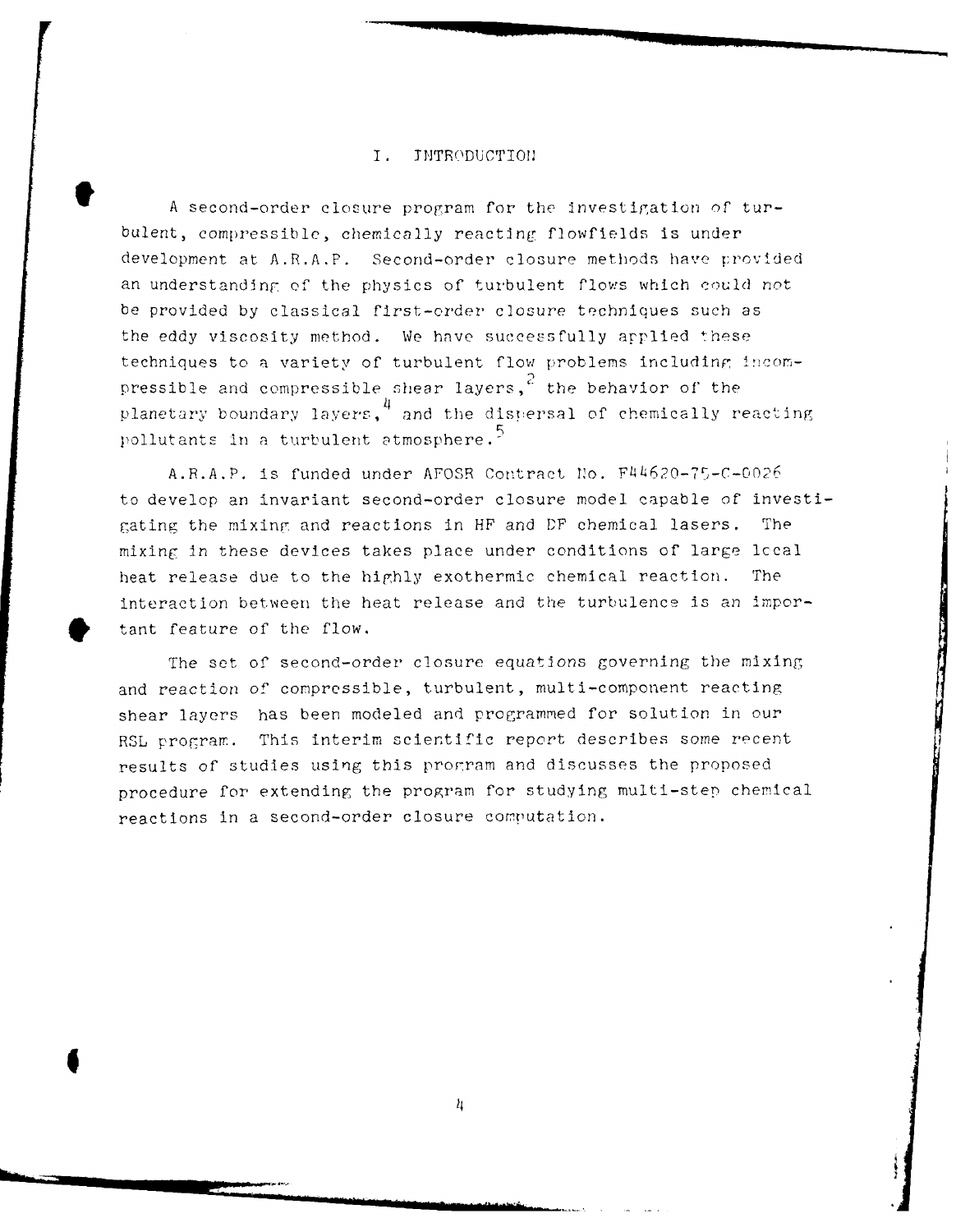### II. REACTING SHEAR LAYER (RSL) PROGRAM

The reacting shear layer program has been completely checked out over the past six months. Program predictions for nonreacting **flows<sup>6</sup> ,'7** (two-dimensional wake, heated wake, heated planar jet) are in good agreement with experimental measurements. Comparison of program predictions with experimental data for reacting flows is now underway. The RSL program has been used for computations of the HIP chemical laser flowfield, hydrogen-air premixed combustion and diffusion flames and propane-air premixed combustion and diffusion flames. The calculations have been performed using two different models for the scalar correlations. One model (used during the model development stage) was to set all third-order (and higherorder) scalar correlations to zero. The other model is the A.R.A.P. "typical eddy" box model. Preliminary results for exothermic reacting flows<sup>1</sup> suggest that there is only a small difference between the calculations using these two models. More extensive tests are necessary to check the validity of this result for different flow geometries and in different flowfield regions. It is, of course, obvious that if the model involving setting the higher-order correlations to zero can be used for most of the calculations, it will lead to considerable program simplification and increase in speed.

The use of the "typical eddy" box model in these calculations has verified the basic concept of modeling the scalar correlations using a probability density function composed of a set of Dirac functions of variable strengths and position in the scalar phase space. The computations have also allowed us to determine some shortcomings of the present model. A number of simple modifications have already been made to the model to extend its applicability to more severe environments, and some other changes are currently under study.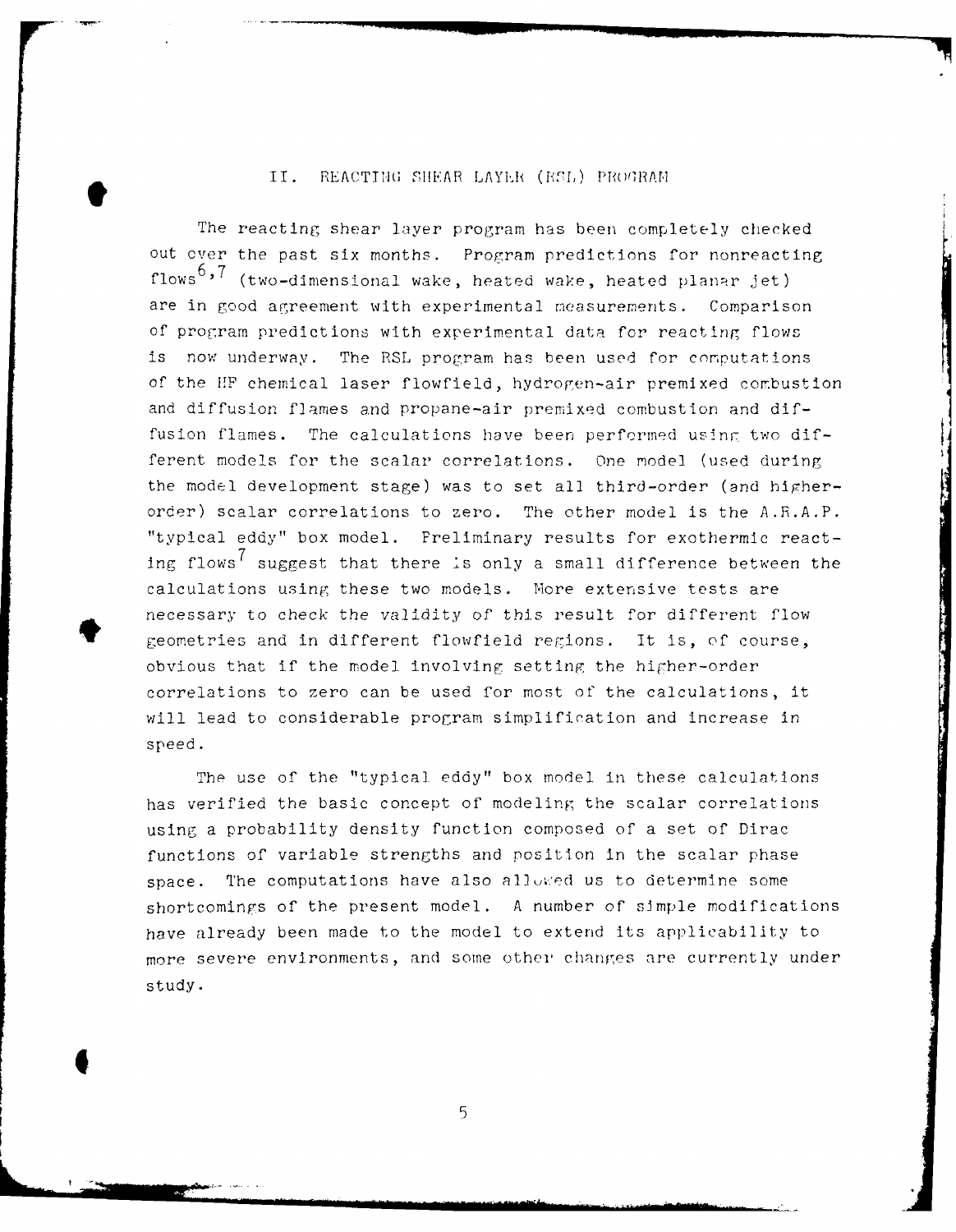The current version of the program is restricted to one-step forward reactions. In the past month, we have developed a procedure for handling multi-step reaction systems including the complete turbulence-chemistry interaction. The procedwre is briefly described in the next section.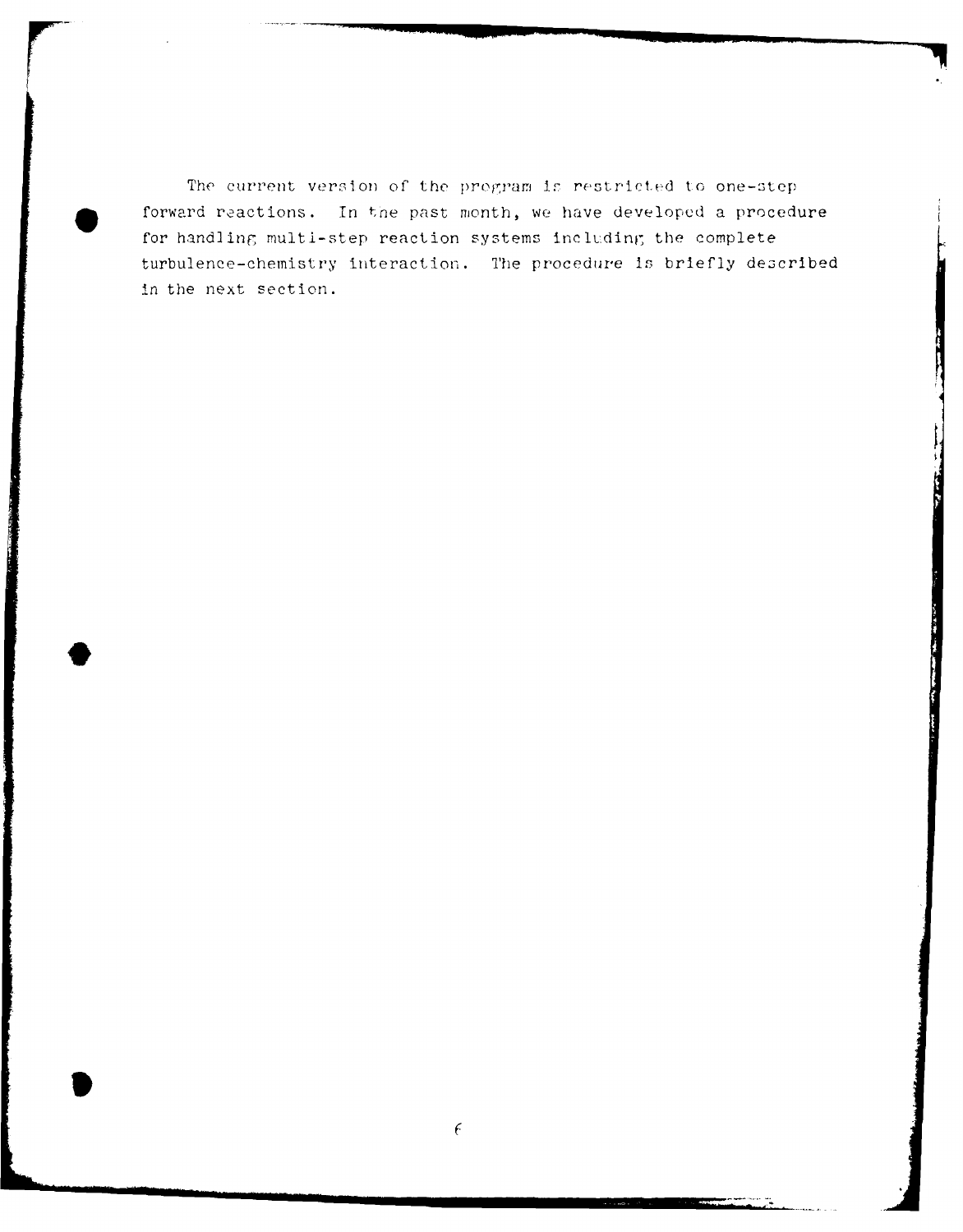### III. SECOND-ORDER CLOSURE FOR MULTI-STEP REACTION SYSTEMS

The "typical eddy" box model has been most extensively used Up to now with three species (a, 6 and **y)** flowfields. In principle, the model is quite general and can be extended to a large number of species. However, the direct addition of each new species in che second-order closure system will add ten equations for the means and second-order correlations and does not appear to be a reasonable procedure for complex reaction systems. Actually, such a procedure is not necessary.

Consider the mixing and reaction of two initially separate  $\frac{1}{2}$   $\frac{1}{2}$   $\frac{1}{2}$   $\frac{1}{2}$   $\frac{1}{2}$   $\frac{1}{2}$   $\frac{1}{2}$   $\frac{1}{2}$   $\frac{1}{2}$   $\frac{1}{2}$   $\frac{1}{2}$   $\frac{1}{2}$   $\frac{1}{2}$   $\frac{1}{2}$   $\frac{1}{2}$   $\frac{1}{2}$   $\frac{1}{2}$   $\frac{1}{2}$   $\frac{1}{2}$   $\frac{1}{2}$   $\frac{1}{2}$   $\frac{1}{2}$  large number of chemical species. The streams mix and react following a large number of elementary reactions and form a mixture of product species designated as  $\gamma$ . We assume that:

- 1. The composition of mixtures  $\alpha$  and  $\beta$  is fixed for the entire flowfield. There are no internal reactions among the species in these two reactant mixtures.
- 2. All the product species that compose  $\gamma$  are molecularly mixed. There are internal reactions within the y species mixture. Due to the different rates of the various elementary reactions (between species present in  $\alpha$  and  $\beta$  mixtures and the species present in  $\gamma$ ), the composition of the mixture y varies at different points across the flowfield.

Consider the following two-reaction system as an illustration of the procedure. The complete set of reactions that we will be using in our study of the DF chemical laser is presented in Table I.

 $\overline{7}$ 

I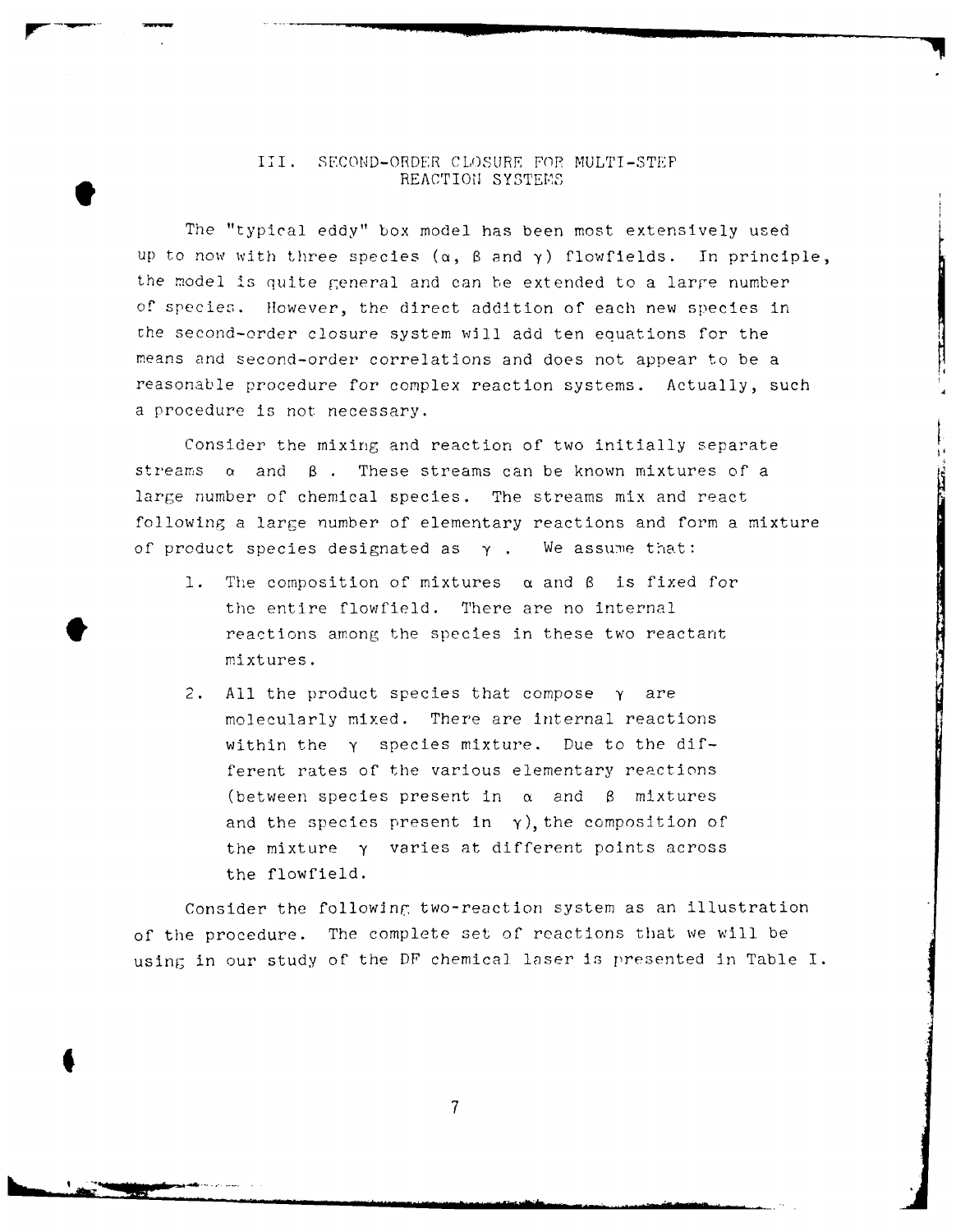$$
P_2 + F \stackrel{k_1}{\longrightarrow} DF + D
$$
  

$$
F_2 + D \stackrel{k_2}{\longrightarrow} DF + F
$$

$$
\alpha = -D_0 = -\text{known}
$$

5 **Be + F + F,** known proportion:s

$$
\gamma = \text{He} + D_2 + F_3 + D + F + DF
$$



**The** interaction between turbulence and chemistry only has to be taken into account for reactions between  $\alpha$  and  $\beta$ , **<sup>f</sup>**and **y ,** and *C* and **y .** Species within **y** are assumed to **be** molecularly mixed and, therefore, species correlations **do** not have to be considered for the internal reactions. For convenience, we rewrite the reaction system as given below, tagging each chemical species with the mixture that **it** is a part of:

> $D_2(\alpha)$  + **F(B)**  $\rightarrow$  **DF(y)** + **D(y)**  $\label{eq:10} \mathsf{D}_{\mathcal{D}}(\alpha) + \mathsf{F}(\gamma) \rightarrow \mathsf{DF}(\gamma) + \mathsf{D}(\gamma)$  $D_2(\gamma)$  +  $F(\beta)$  +  $DF(\gamma)$  +  $D(\gamma)$  $D_2(\gamma)$  +  $F(\gamma)$  +  $DF(\gamma)$  +  $D(\gamma)$  internal reaction

> > $\boldsymbol{8}$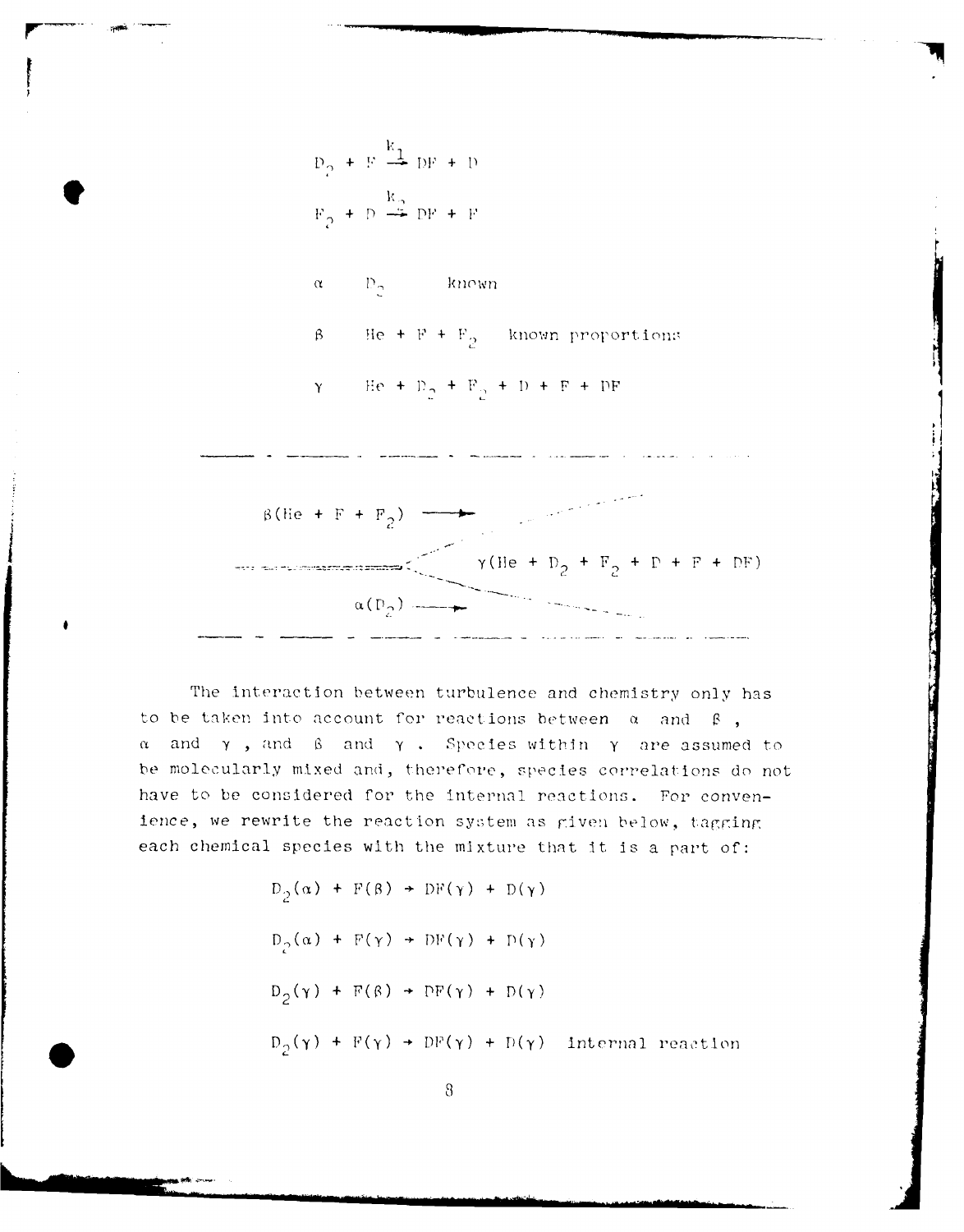$$
F_p(\beta) + P(\gamma) \rightarrow PF(\gamma) + F(\gamma)
$$
  
F<sub>2</sub>( $\gamma$ ) + P( $\gamma$ ) + F( $\gamma$ ) + F( $\gamma$ ) intermal reaction

We can now write the chemical source terms for the component species. For example,

$$
\frac{d\overline{p}_2(\alpha)}{dt} = - k_1 \left[ \overline{p}_2(\alpha) \overline{F}(\beta) + \overline{p}_2^{\dagger}(\alpha) F^{\dagger}(\beta) \right]
$$

$$
- k_1 \left[ \overline{p}_2(\alpha) \overline{F}(\gamma) + \overline{p}_2^{\dagger}(\alpha) F^{\dagger}(\gamma) \right]
$$

$$
\frac{d\overline{p}_2(\gamma)}{dt} = - k_1 \left[ \overline{p}_2(\gamma) \overline{F}(\beta) + \overline{p}_2^{\dagger}(\gamma) F^{\dagger}(\beta) \right]
$$

$$
- k_1 \left[ \overline{p}_2(\gamma) \overline{F}(\gamma) \right]
$$
, etc.

Two other pieces of information are now required to complete this formulation. First, we will be solving equations for the second-order correlations  $\overline{\alpha' \beta'}$ ,  $\overline{\alpha' \gamma'}$ , and  $\overline{\beta' \gamma'}$ . Now,  $\overline{D_2^*(\alpha)F^*(\beta)}$ ,  $\overline{D_2^*(\alpha)F^*(\gamma)}$ , etc., can be simply calculated from these correlations when one knows the composition of the mixtures, and so the source terms are completely determined. Second, we have to find the total loss of  $\overline{\alpha}$  and  $\overline{\beta}$ . In the above example,  $\beta$ is being lost due to the consumption of both  $F(\beta)$  and  $F_{\alpha}(\beta)$ . We determine the term that causes the greater loss of  $\beta$  and use the figure. If at some point the consumption of  $F(\beta)$  leads to the larger loss of  $\beta$ , then one has to keep track of the corresponding components  $F_{\alpha}(\beta)$  and He( $\beta$ ) that now become part of  $\gamma$ . The composition of Y has to be calculated at each point across the flowfield.

This procedure operates within the framework of three everall species mixtures  $\alpha$ ,  $\beta$ , and Y and the models and equations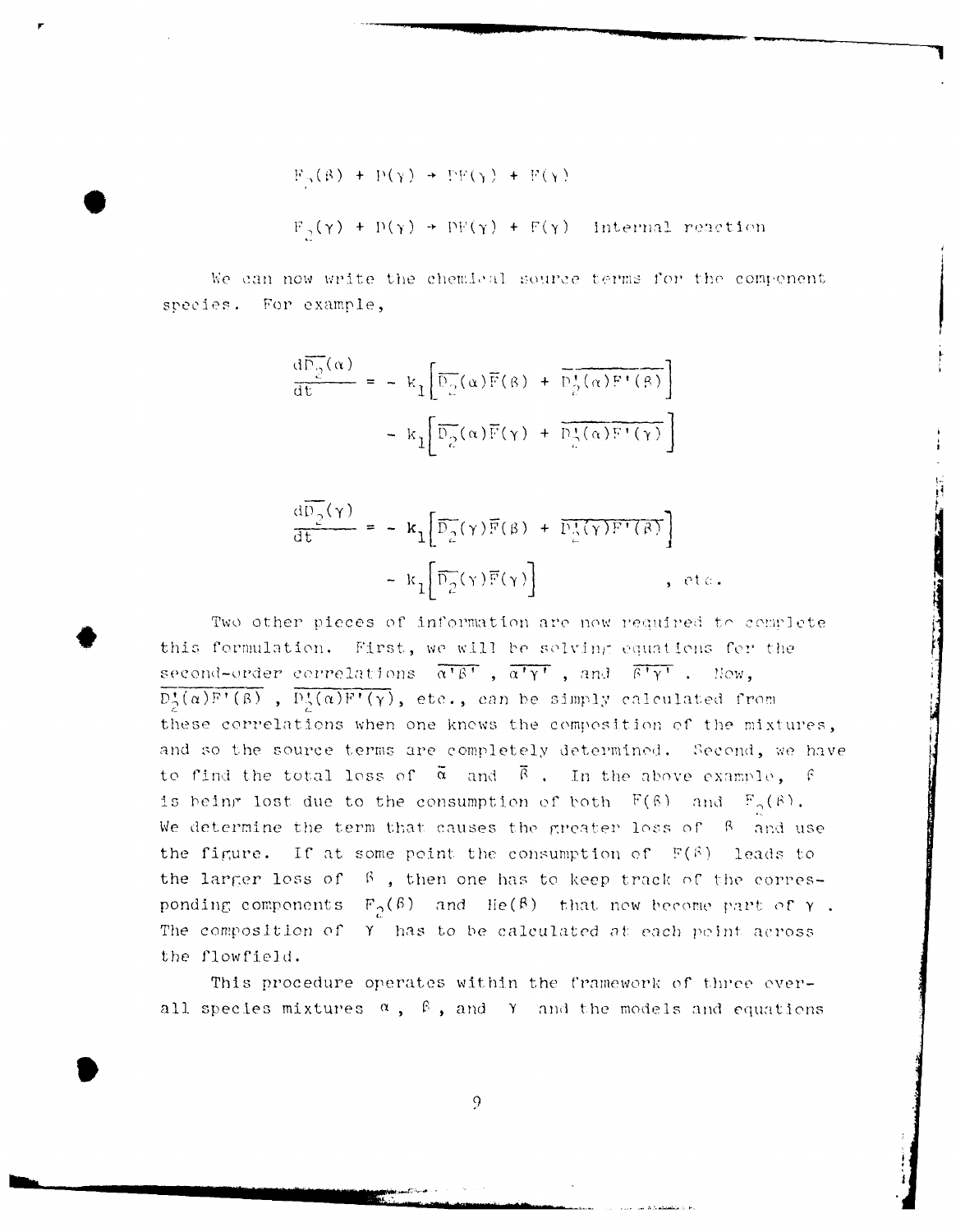developed earlier can still be used. The only change required is in the solution of the mean chemical species wherein we consider the complete set of elementary reactions. At the present time, we are making the program changes to study the DF chemical laser flowfield using all the elementary reactions listel in Table I.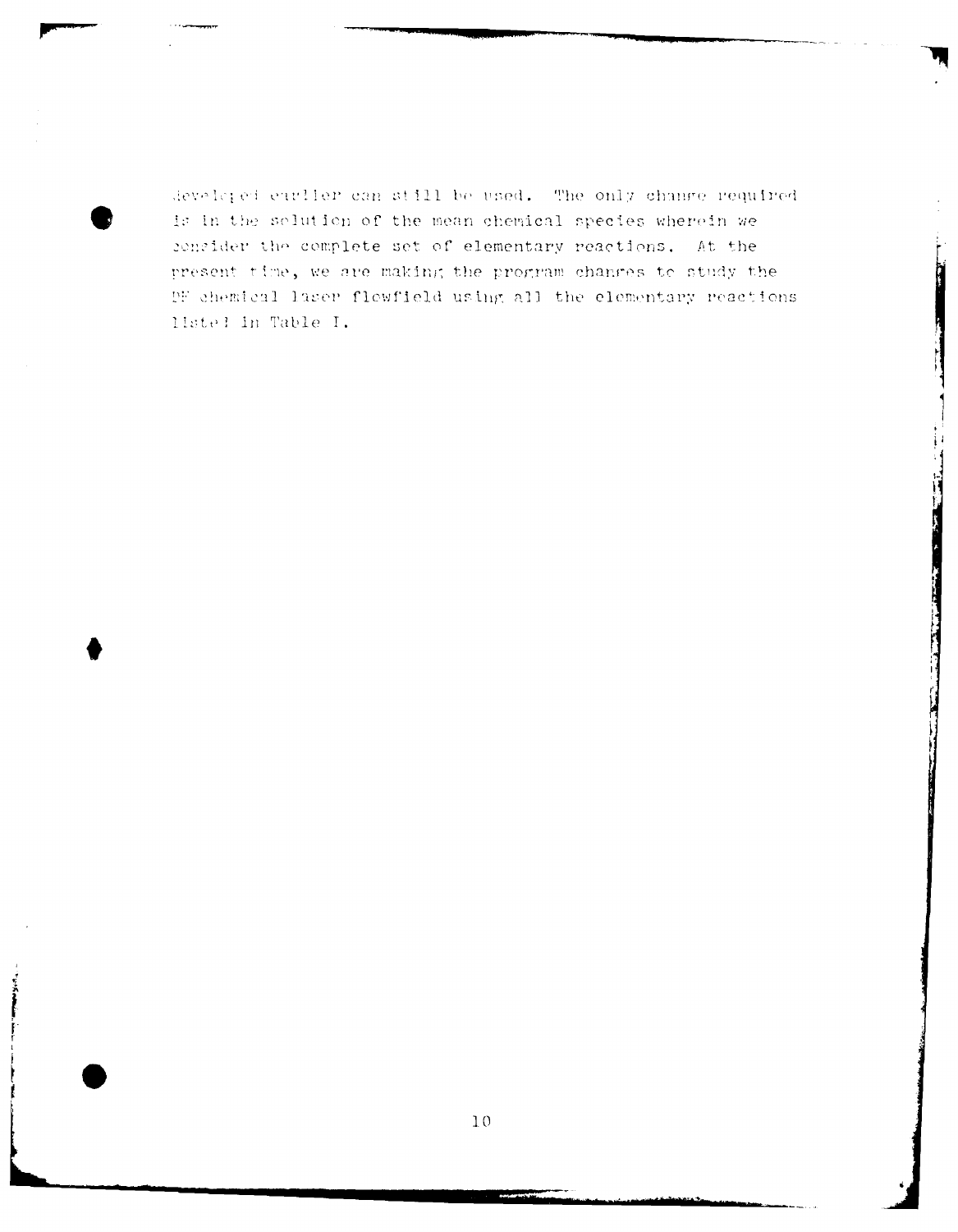# IV. COLUMNIONE

A computer program for a second-order closure computation of turbulent, compressible, reacting shear layers has been developed at A.R.A.P. The program has been tested for a variety of nonreacting and reacting flowfields and good pesults have been obtained. The pregram is currently being extended to handle multi-step multispecies chemical reactions.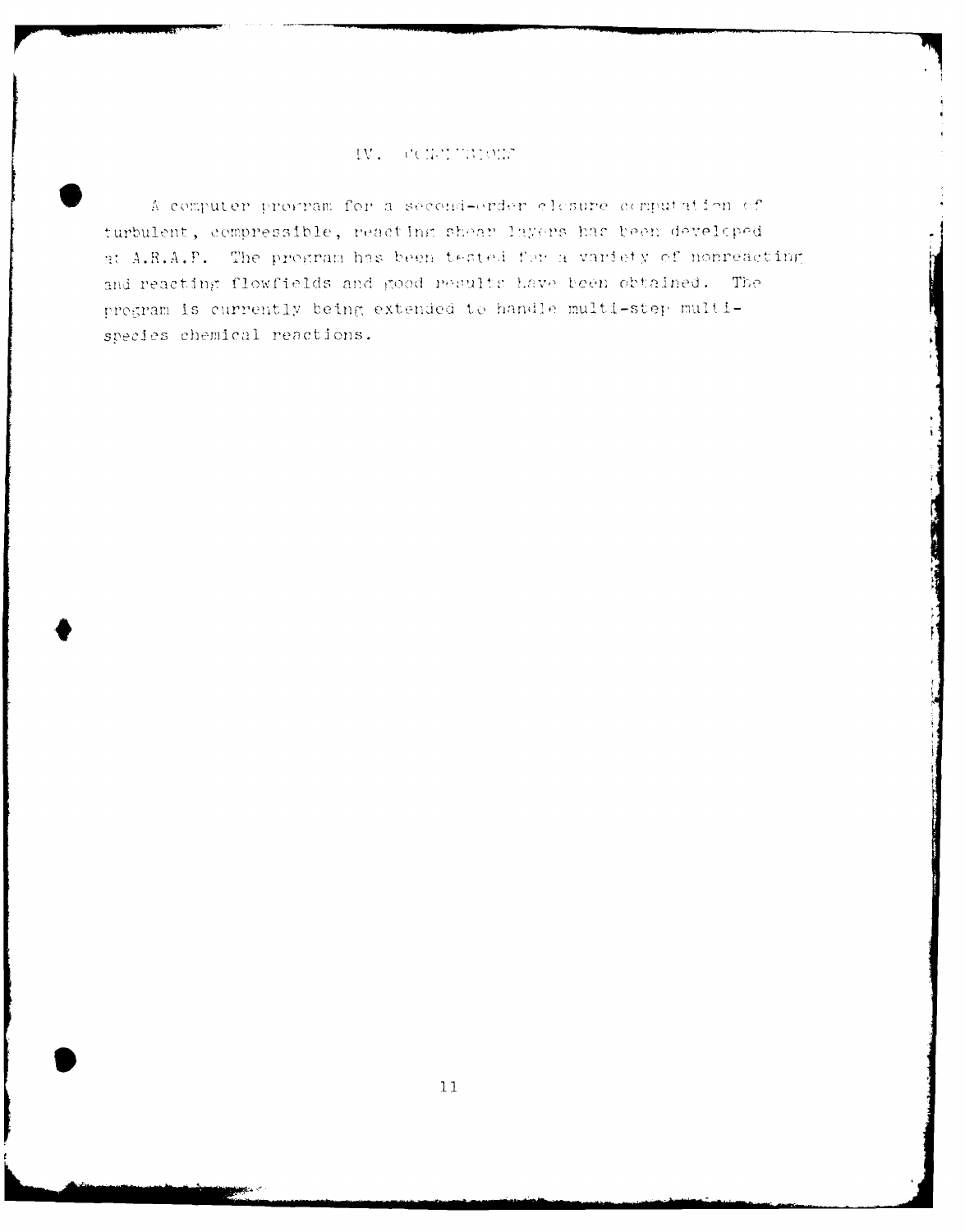TARLE I

|                         |                | Reactions Being<br>Considered |                |               |                |           | EB=A¥EXP(P/ET)/T¥¥W<br>(MOLES-EL-CEO UNITS) |            |       |                             |                     |  |
|-------------------------|----------------|-------------------------------|----------------|---------------|----------------|-----------|---------------------------------------------|------------|-------|-----------------------------|---------------------|--|
|                         |                |                               |                |               |                |           |                                             | $\Lambda$  |       | $\mathcal{L}_{\mathcal{L}}$ | $\overline{\Sigma}$ |  |
| 1                       | P              | $\ddot{}$                     | D2             | $\equiv$      | DFI            | $\ddot{}$ | $\Gamma$                                    | 0.1929E 16 |       | 0.9                         | 42000.0             |  |
| $\widehat{\mathcal{L}}$ | F              | $\ddot{}$                     | D2             | $\equiv$      | DF2            | $\ddag$   | $\Gamma$                                    | 0.4582F 16 |       | 0.9                         | -2000.0             |  |
| 3                       | $\mathbb{R}^3$ | $\ddot{}$                     | D <sub>2</sub> | $\equiv$      | DFG            | $\ddot{}$ | Ð                                           | 0.7235E    | $-1$  | 0.9                         | $-2000.0$           |  |
| ù,                      | P              | $+$                           | D2             | $\equiv$      | DF4            | $+$       | $\overline{D}$                              | 0.5426E 16 |       | 0.9                         | -2000.0             |  |
| $\mathbb{Z}_\infty^+$   | PFI            | $\ddot{}$                     | DEO            | $\equiv$      | $\Gamma \to 0$ | $+$       | DF0                                         | 0.1025E 03 |       | $-2.9$                      | 3200.0              |  |
| $\tilde{\gamma}$        | DF2            | $+$                           | $_{\rm DFC}$   | $\approx$     | PI             | $+$       | DE0                                         | 0.1989E 03 |       | $-2.9$                      | 3200.0              |  |
| $\overline{\mathbb{C}}$ | $DF3 +$        |                               | <b>DFO</b>     | $\approx$     | DF2            | $+$       | DF0                                         | 0.3015E 03 |       | $-2.9$                      | 3200.0              |  |
| Ş                       | $DF4 +$        |                               | DEC            | $\Rightarrow$ | DT3            | $\ddot{}$ | DE0                                         | 0.4040E 03 |       | $-2.0$                      | 3200.0              |  |
| ă                       | $DF1 +$        |                               | D2             | $\,\tilde{}$  | DF0            | $^{+}$    | D2                                          | 0.5607E 02 |       | $-3.0$                      | 0.0                 |  |
| 10                      | $DF2 +$        |                               | D2             | $\approx$     | DF1            | $\ddot{}$ | D2                                          | 0.1145E 03 |       | $-3.0$                      | 0.0                 |  |
| 11                      | $DF3 +$        |                               | D2             | $\approx$     | DF2            | $+$       | D2                                          | 0.1688E 03 |       | $-3.0$                      | $0$ , $\cap$        |  |
| 12                      | $DF4 +$        |                               | D2             | $\approx$     | DF3            | $\ddot{}$ | D <sub>2</sub>                              | 0.2231E 03 |       | $-3.0$                      | 0.0                 |  |
| 13                      | $DF1 +$        |                               | F              | $\approx$     | <b>DFC</b>     | $+$       | F                                           | 0.2834E    | -16   | 0.7                         | $-3600.0$           |  |
| 14                      | DF2            | $+$                           | F              | $\approx$     | DF1            | $+$       | F                                           | 0.3316E    | $-16$ | 0.7                         | $-3600.0$           |  |
| 15                      | $DF3 +$        |                               | F              | $\approx$     | DF2            | $+$       | $\mathbb{F}^1$                              | 0.4462E    | $-16$ | 0.7                         | -3600.0             |  |
| 16                      | $DF4 +$        |                               | F              | $\approx$     | DF3            | $+$       | ${\bf F}$                                   | 0.8441E    | 15    | 0.7                         | $-3600.0$           |  |

Í

骥

en≉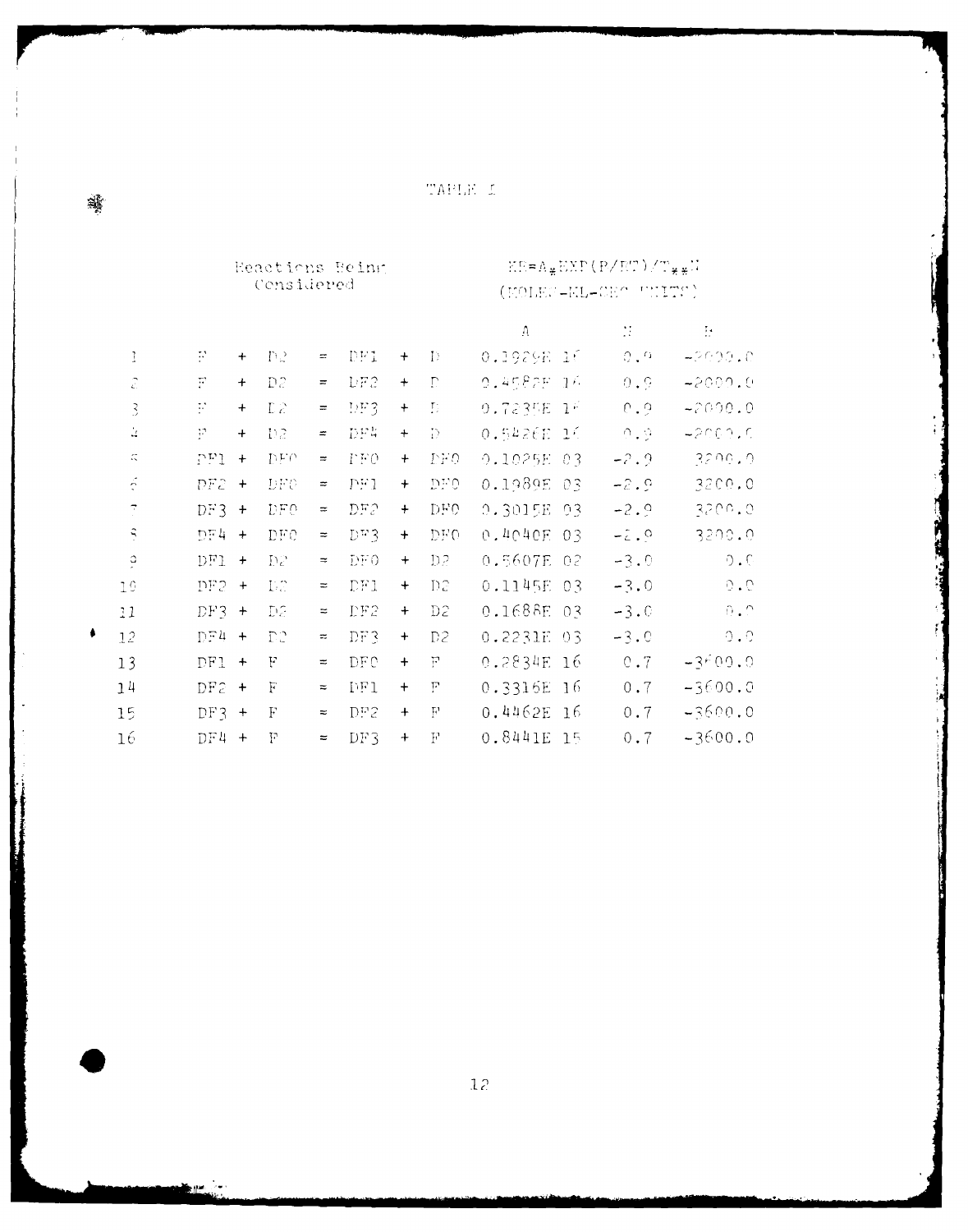## **W. NEFEELOEC**

- Ashek K. Varms, Essar L. Sullivan and Robert A. Recdini, "Analysis  $\perp$  .  $\sqrt{2}$  ,  $\sqrt{2}$  ,  $\sqrt{2}$ "urtulent Chear Flows in Laser Hezzles and Cavitites," AFCSR-TR-74-1339, 1974.
- Ashek K. Varma, Robert A. Beddini, Roger D. Sullivan and Coleman  $\mathbb{Z}_{\infty}$ duP. Denaldsen, "Application of an Invariant Ceeond-Order Clesure Model to Compressible Turbulent Chear Layers," ATAA Paper Mo. 74-592, presented at ATAA 7th Fluid and Plasma Dynamics Conference, Palo Alto, June 1974.
- $\mathfrak{Z}_{\bullet}$ Ashok E. Varma, Robert A. Peddini, Rorer D. Sullivan and E. Stokes Fishburne, "Turbulent Shear Flows in Laser Nozzles and Carities," AFOSR TR-74-1786, 1974.
- W. Stephen Lewellen, Wiltor E. Teske and Coleman duf. Ponaldson, "Turbulence Model of Piurnal Variations in the Planetary Poundary  $4.1$ Layer," Proceedings of the 1974 Heat Transfer and Fluid Mechanics Institute (Lorin R. Davis and Robert E. Wilson, eds.), Stanford University Press, 1974, pp. 301-319.
- Glenn E. Hilst, Coleman duf. Donaldson, Milton E. Teske, Foss M.  $\overline{5}$ . Contiliano and Johnny Freibers, "The Development and Preliminary Application of an Invariant Coupled Diffusion and Chemistry Hedel," MASA CR-2295, 1973.
- $5.1$ Ashok K. Varma and E. Stokes Fishturne, "Second-Order Closure Calculation of Turbulent Reacting Exhaust Plumes," presented at the JAMMAF 9th Plume Technology Eeeting at Kennedy Space Center, Florida on February 4-6, 1976 (to be published).
- $7.$ Ashok E. Marma, Robert A. Beddini and E. Stokes Fishburne, "Second-Order Closure Analysis of Turbulent Reacting Flows," to be presented at the 25th Heat Transfer and Fluid Eechanics Institute Conference, June 21-23, 1976, University of California, Davis, California.